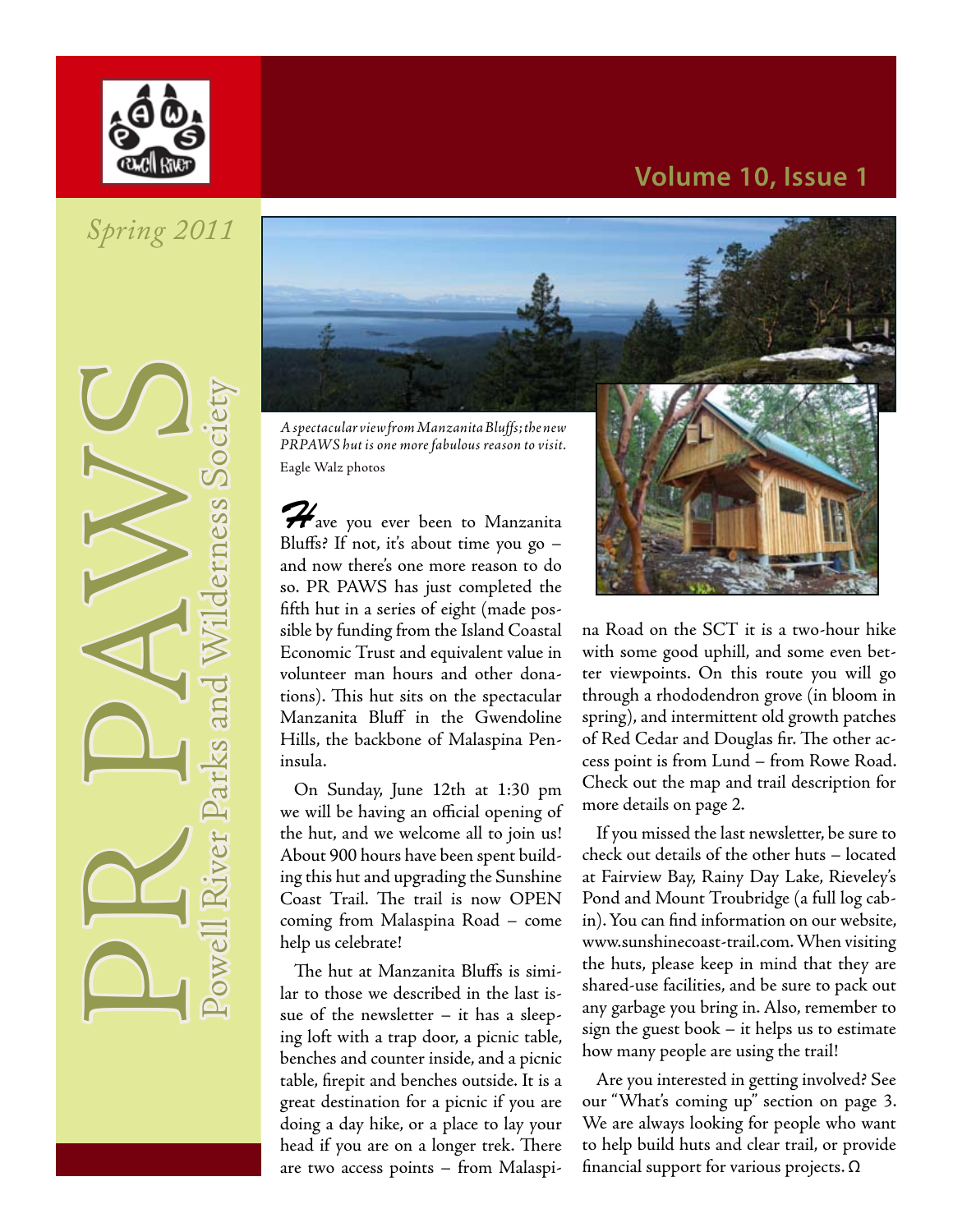## **Hike to Manzanita Hut in the Gwendoline Hills**

*T***rail Location:** From the bridge across Powell River follow Highway 101 for about 16 km north toward Lund to the Malaspina Road turnoff. Turn right onto Malaspina Road and proceed 1.4 km to a sharp right curve, where a gravel road branches off to the left. Park here and look for the trailhead of the Gwendoline Hills section of the Sunshine Coast Trail north of this junction. Follow the orange diamonds on the well-marked trail.



**Trail GPS Coordinates:** N 49°58.395', W 124°42.580' **Altitude:** 175 m to 300 m **Hiking Time:** 2-3 hrs **Distance:** 5.3 km **Difficulty:** Moderate, Level 3

**Trail Description:** The Gwendoline Hills Trail traverses an area which has been identified as Sliammon Treaty Settlement Lands. A few minutes after starting out you skirt an older cutblock and enter a grove of large old growth Douglas fir, which are several hundred years old. You might also notice birdhouses nailed up on some of the trees. The trail carries on through maturing second growth and then breaks out onto a rocky outcropping overlooking an immature forest.

At this point in time it still allows for a view of the Salish Sea (Strait of Georgia) and Savary Island in the middle distance. A bench with comment box invites you to have a water break, and to make an entry in the logbook. The trail keeps winding northward through second growth, and then forms a tunnel as it descends through what was Krompocker's cutblock. Where it levels out you will pass by an access trail (GPS: N 49°59.260', W 124°43.450) turning off to the left toward the end of Pryor Road and the Lund Highway. At the other end of the greened-up cutblock where the trail begins to rise toward 3 K Bluff, you will find another one of the dozens of benches that Powell River Parks and Wilderness Society (PR PAWS) has built all along the Sunshine Coast Trail. This is Emil's Bench, in memory of Emil Krompocker, the logging contractor who bucked the mores of the times by leaving a generous sprinkling of old growth Douglas fir instead of wasting them as was the requirement a couple of decades ago. Apparently the trees where too big to take out, but loggers were told to drop the giants nevertheless. Emil said no. The trees continue to grow – his legacy to us.

The route ascends the southernmost of the Gwendoline Hills and you will see the recent logging on Island Timberlands private forestlands, and views of Okeover Inlet and the Bunster Hills. Then it drops down into the saddle between the hills, first passing though the Rhododendron Grove, then crossing a logging spur into the riparian zone of Gwendoline Creek, the headwaters of the Lund watershed. The trail follows the creek downstream and

then swerves away to the north again, uphill along the edge of the new cutblock, now reaching the Spire access trail (N 49°59.954', W 124°44.084') from Rowe Road.

The trail to the hut crosses the 50th parallel at the Three Notch Fir and then angles up westward for another 15 minutes through a mixed forest of gnarly old growth fir and arbutus. When the trees thin out you will have arrived at Manzanita Bluff and the fifth hut that the PR PAWS vol-



unteers have built with financial support from ICET for materials and transport. Please make an entry in the logbook to help us get a sense of the number of visitors using it, and enjoy it in good health and spirits. Manzanita Hut is a shared-use facility and its use is free. Please carry out your garbage. The rainwater in the barrel is not suitable for human consumption, but used as an emergency supply to douse fire. Do not make a fire in the fire season. On sunny days, sitting still on a bench will likely reward you with the flight of raptors close by. Your views are to the southeast: Vivian Rock, Harwood Island, and the west side of Texada Island, to the south and west: Savary, Denman, Hornby, Vancouver, and Hernando islands, with Major Rock and the lower Copeland Island tucked in just below you. The little lake visible in the Lund lowlands is Lund Lake. Trace the route of the water taxi as it plies the stretch of open water between Savary and Lund.  $\Omega$ 

(\*for more SCT trail descriptions, see *The Sunshine Coast Trail*, by Eagle Walz).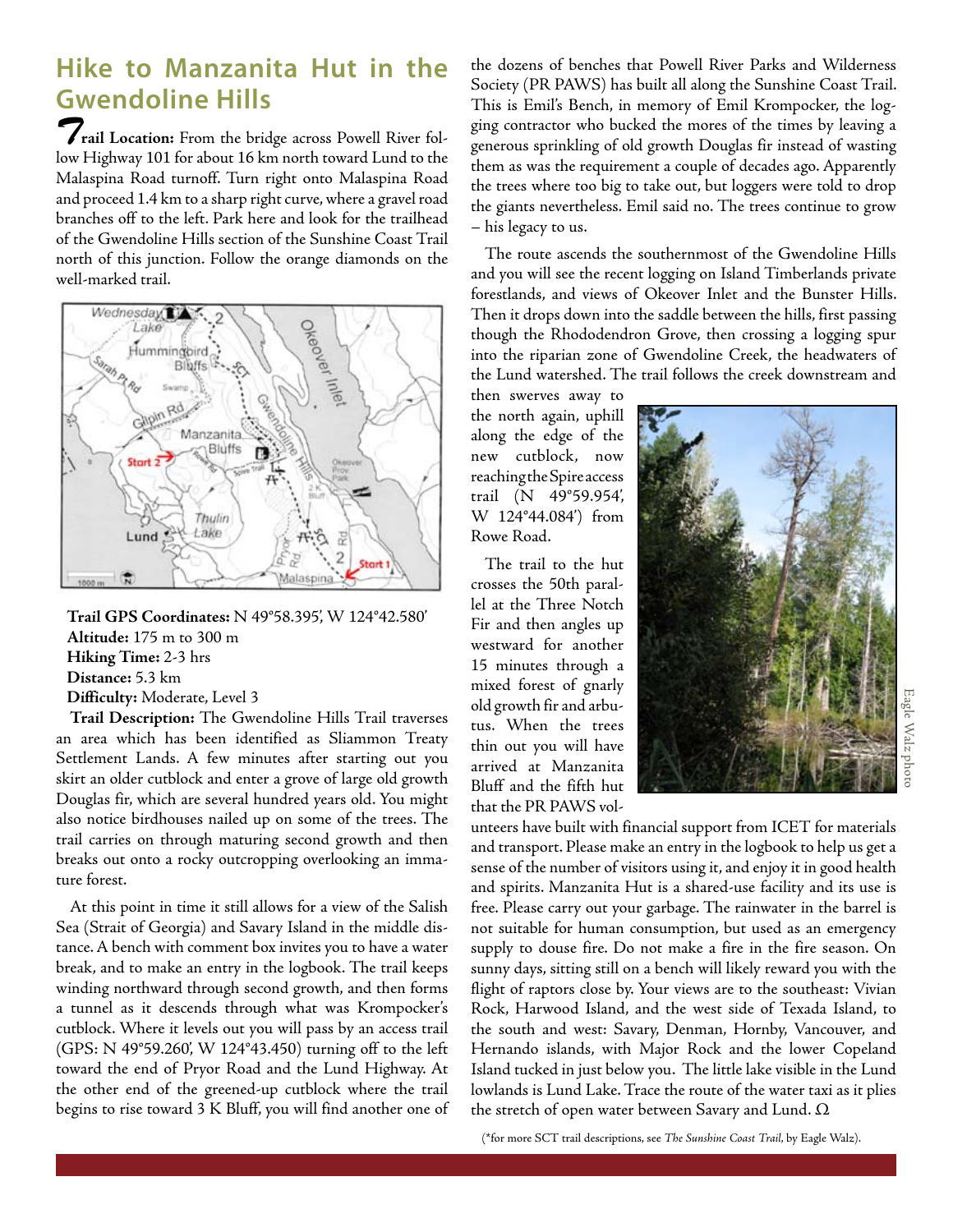# **Forest Bathing**

 $\boldsymbol{\mathcal{U}}$ hat do the Japanese know that we don't?

 "Shinrin-yoku" ( Japanese for "forest bathing") takes its inspiration from a popular Japanese practice of walking through the forest to benefit from the therapeutic effects of breathing air enhanced by the flora's presence.

A forest bathing trip involves a visit to a forest area for the purpose of relaxation and recreation by breathing in phytoncides, which are released by trees. These trips were first proposed in the 1980s and have become a recognized relaxation activity in Japan. Since forests occupy 67% of the land in Japan forest bathing is easily accessible.

According to a public opinion poll conducted in Japan in 2003, 25.6% of respondents had participated in a forest bathing



*Nestled in a draw at the head of a creek in the Gwendoline Hills, this Coastal Douglas fir (Pseudotsuga menziesii), and its 23 siblings, are a remnant of the original forest of the region. They are approximately 600 years old, having an average diameter of 6 feet at breast height. They are capable of providing nesting sites for the endangered Marbeled Murrelet upon their broad branches.*

Monty Tyrwhitt-Drake cutline; Eagle Walz photo

trip, indicating its popularity in Japan. Moreover, forest bathing is possible in similar environments throughout the world. What place could be better than British Columbia and the Sunshine Coast Trail?

 It was also reported that citrus fragrance found in forests affects the human endocrine and immune systems as analyzed by the measurement of urinary cortisol and dopamine levels. So, forest bathing may have beneficial effects on human immune function.These findings suggest that forests may have anticancer effects by enhancing human natural immunological activity. These findings also encouraged a hypothesis that people living in areas with higher forest coverage may show lower mortality due to cancers.

Need we say more? Think of all those fairy tale characters who went for a walk in the woods. They knew of the health benefits. Now we know too!  $\Omega$ 

# *What's Coming Up?*

### **In Town**



*P*R PAWS' Annual General Meeting is coming up on **Thursday, June 9th** at 6:30 pm at the Recreation Complex. Come join us!

All members (new and old) welcome.

### **In the woods**



*D*on't miss the grand opening of the hut on Manzanita Bluffs on Sunday, June 12th at 1:30 pm! Guided hike leaves Mala-

spina trailhead at 10:30. Rides (partway) are available from Okeover Park for less experienced hikers; meet at 12:00. To get to the trailhead, follow the SCT signs down Malaspina Road.



*W*e will soon be starting work on huts at Elk Lake and TinHat Mountain. Want to help? Contact Eagle at 604-483-9565 or prpaws.bc@shaw.ca.



We're on Facebook! Search for PRPAWS and join the group. You will be kept informed of

any upcoming events, meetings, new trail work that is being done.

**www.sunshinecoast-trail.com**